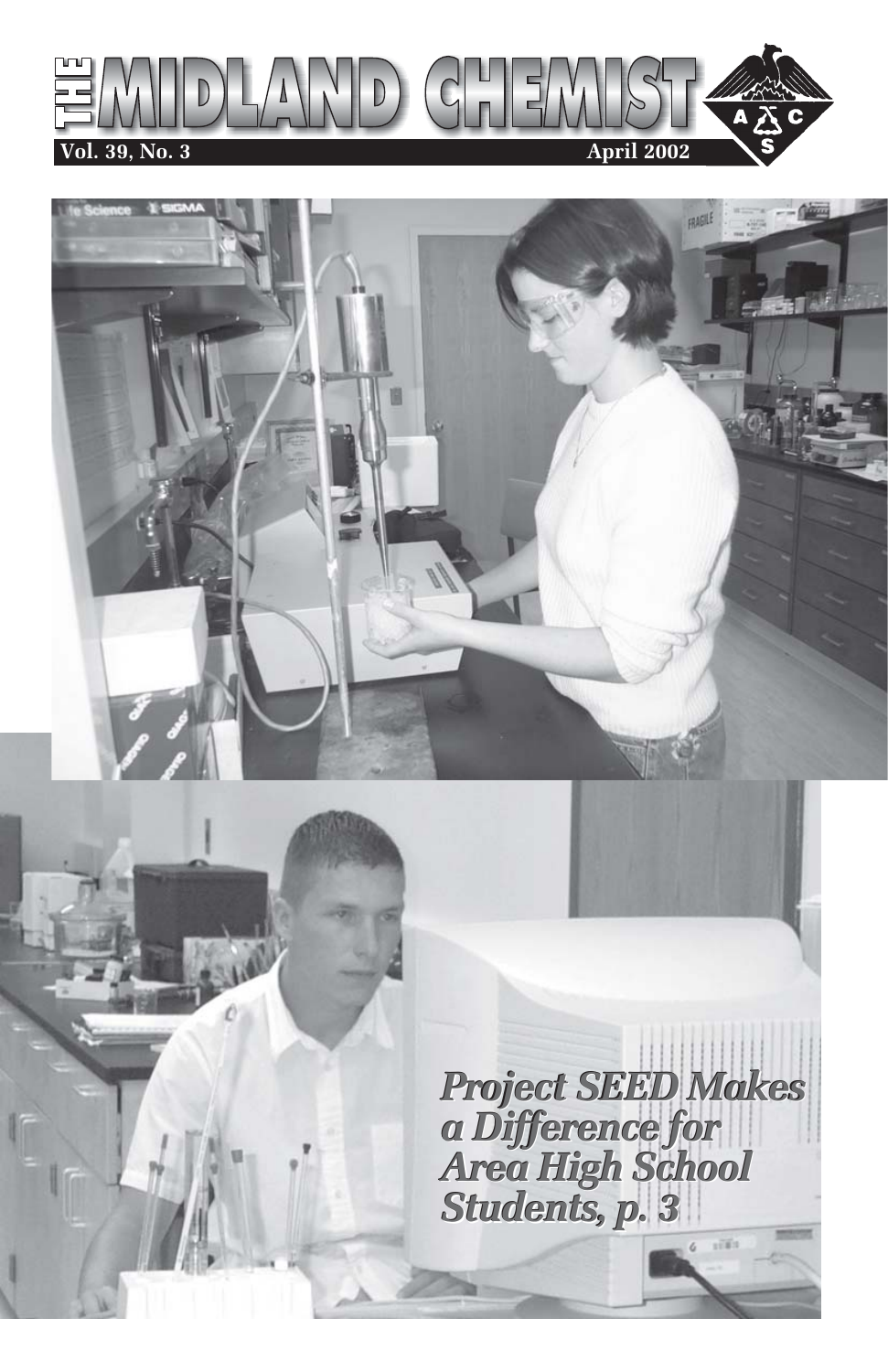

Volume 39, Number 3 April 2002

## *In This Issue ...*

| Eleventh Annual Spring Science Education Recognition Dinner 8          |
|------------------------------------------------------------------------|
| TSIC Promotes Communication between Technical Societies  9             |
|                                                                        |
| MMI Announces Turner Alfrey Visiting Professor/Course  11              |
| Professor Quirk to Discuss Anionic Polymerization at Dinner Meeting 12 |
| Important Dates on the ACS Midland Section Calendar  14                |
|                                                                        |

*The Midland Chemist* is published eight times a year by the Midland Section of the American Chemical Society.

American Chemical Society Midland Section PO Box 2695 Midland, MI 48641-2695 http://membership.acs.org/M/Midl

#### *Volunteer Staff*

|                                | 989-832-7485 |
|--------------------------------|--------------|
| ann.birch@editech-mi.com       |              |
|                                |              |
|                                |              |
| James R. Birch  Design, layout |              |

Please submit all articles and photographs to the editor, Ann Birch. Instructions for article submission are on the Midland Section web site, as is contact information for other staff members. Authors can also contact Ann directly with any questions.

Neither *The Midland Chemist*, nor the Midland Section, nor the American Chemical Society assumes any responsibility for the statements and opinions advanced by contributors of or to *The Midland Chemist*.

Cover photography by Peggy Hill.

© Copyright 2002 Midland Section of the American Chemical Society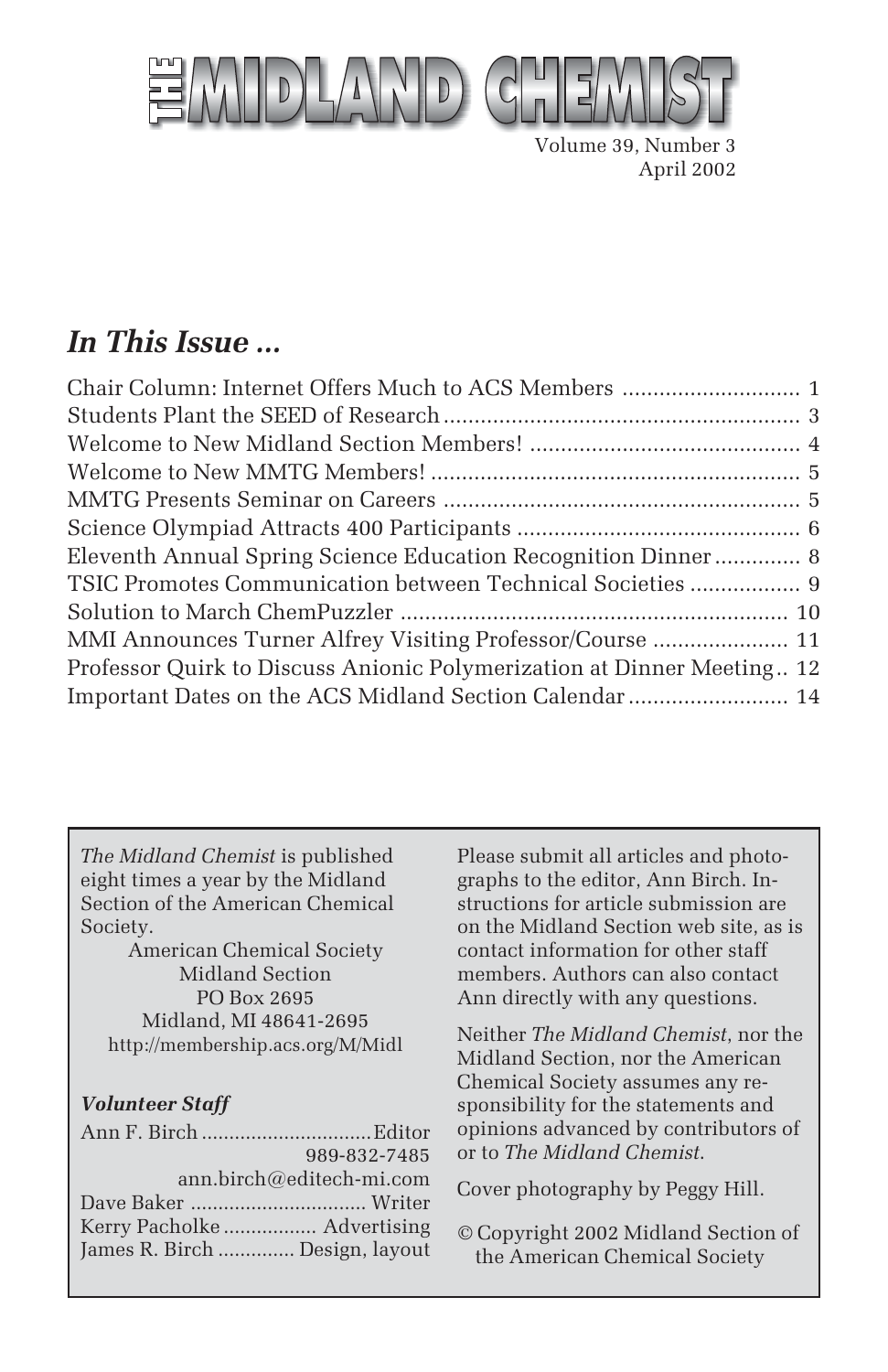## *Chair Column* **Internet Offers Much to ACS Members**

**I** would like to take this time to introduce you t<br>an Internet feature that many of you have seen would like to take this time to introduce you to before, but which many of you have not really paid attention to. This would be the web site for the Midland Section. You can find it at http:// membership.acs.org/m/midl/default.htm. What you'll see there are some real-time efforts at making the Midland Section more available to you. Sure, you won't always find all sections up-todate. That's not big news. The folks who provide content as well as those who keep the web site current are all volunteers with many other responsibilities. What is important is that things



Pat Cannady, Chair ACS Midland Section

that have happened are well reported. I took a look through there recently and thought I'd give you the good word about what I saw.

Next, I'd like to convince you to take a look at the national ACS website. I was particularly interested in several of the offerings to ACS members. Among these was the ACS Salary Comparator. What, you may ask, is the ACS Salary Comparator? Well, here's what the ACS says about it: "The ACS Salary Comparator is a product available only to ACS Members. It will report the complete range of full-time base salaries being paid to ACS chemists in jobs like yours (or any other position for chemists which you choose to define). The comparator gives attention to many specific factors that influence pay, including experience, level of education, professional specialties, job functions, types of employers, and geographic location. Both academic and non-academic positions are covered." Just for fun, I ran the Comparator on me, in my current job mode. Guess what? The result was right on! Good advice is available here for the average chemist looking carefully at what they are doing and who will pay them to do it. You can find this at http://center.acs.org/applications/ acscomparator/page01.cfm.

Next, in my tour of the ACS web site, I took at look at The ACS Library and Information center (http://chemistry.org/portal/ chemistry?pid=acsdisplay.html&doc=library\index.htm). What could this be, I wondered? Of course, along the way, I saw the listing of ACS journals—the one I had seen lots of times, and I'm sure you have, too. But what, I wondered, was there, other than this. So, let's see…here is the lead article on Science and Art.… Hmm, click on that. Okay, here are some words taking us along a general thread on the relationship between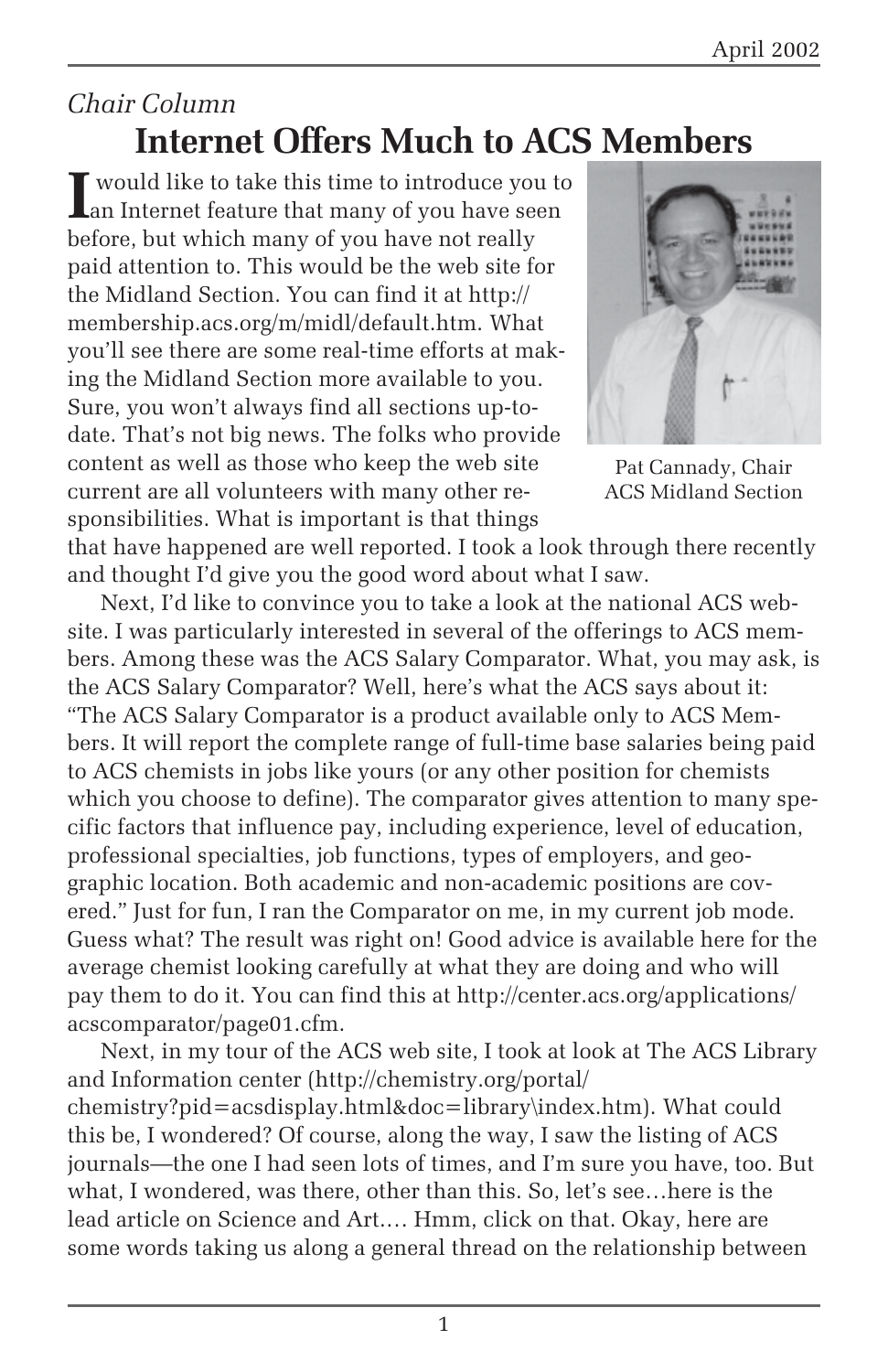things having to do with science and things having to do with art, but, here, at the bottom…an article on Morris Kates, Ph.D.—Lipid Chemist: Composer. Well, all right, click there and…whoosh! A very nice article about chemist *and* musical composer Dr. Morris Kates. I suggest you go to the ACS national web site and poke around.

Finally, let me say just a few words about the activities we have planned in April. You've already read about them in the March newsletter, but I'd just like to give a last-minute push. There will be a social, dinner, and program April 16 featuring the 2002 Turner Alfrey Visiting Professor, Dr. Roderic P. Quirk, of The University of Akron. Dinner and a talk by Dr. Quirk will be given on "Anionic Polymerization: Development of a Science and a Technology." And the following week, on April 24, will be the Eleventh Annual Spring Science Education Recognition Dinner, from 6 p.m. to 9 p.m. These are two excellent opportunities to get out and enjoy our society at work.

Pat Cannody

# We're responsible.

In 1988, the American Chemistry Council (ACC) launched Responsible Care® to respond to public concerns about the manufacture and use of Chemicals.

Through this initiative, Dow Corning Corporation and other ACC members and partners are committed to continually improving our responsible management of chemicals.

We're responsible because we care.





© 2001 Dow Corning Corporation. *Dow Corning* is a registered trademark<br>of Dow Corning Corporation. *Responsible Care* is a registered service mark<br>of the American Chemistry Council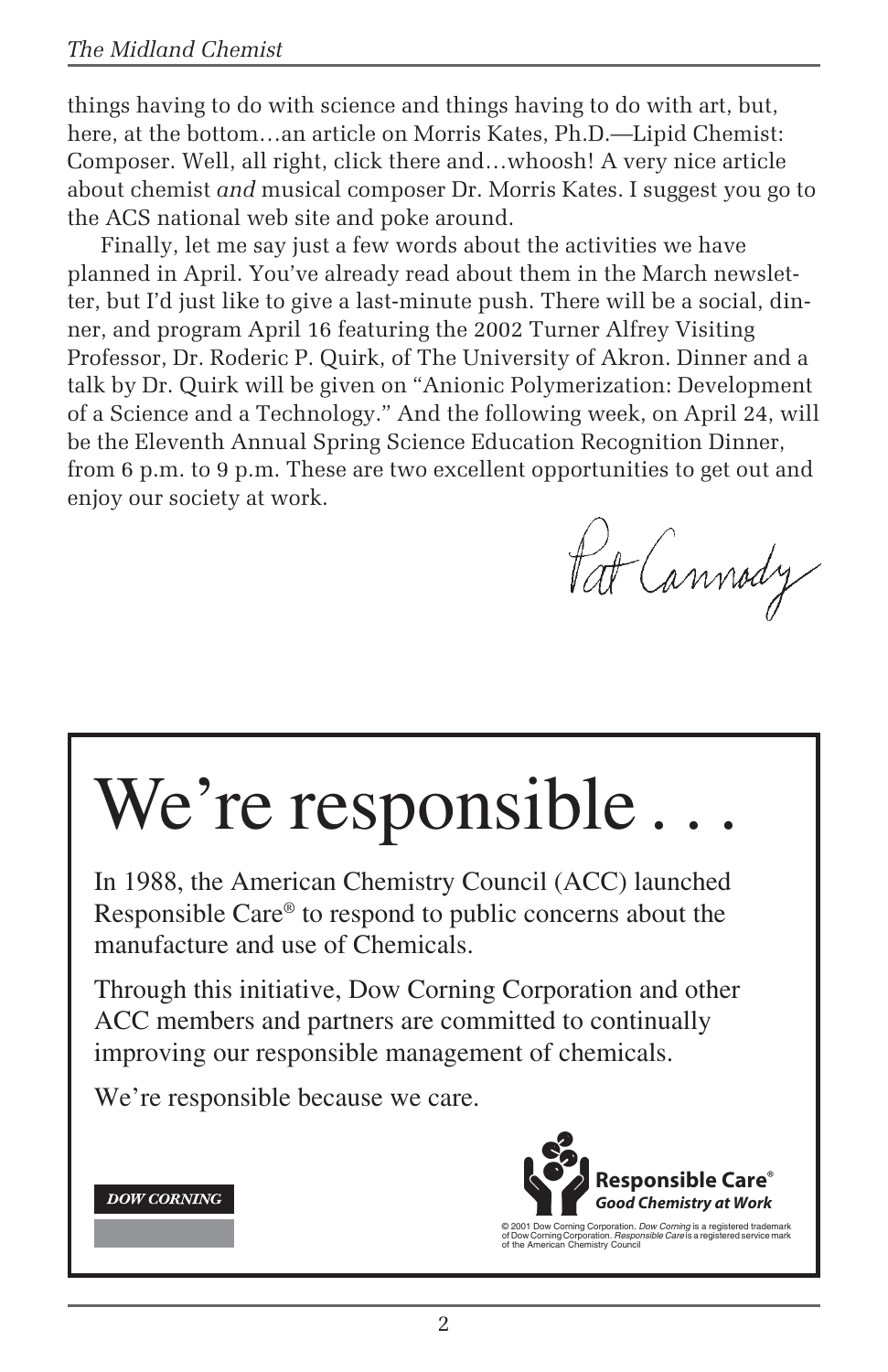## **Students Plant the SEED of Research**

*Article and photos by Peggy Hill*

**T**he summer of 2001 found two area high school students engaged in research in two chemistry laboratories in the mid-Michigan area as part of the Project SEED program. The SEED acronym represents "Summer Experience for Economically Disadvantaged." The program's mission is "to assure that students from economically disadvantaged back-



*Robert Woys is finishing his senior year at John Glenn High School in Bay City and plans to return for a second SEED summer. He is shown here with his poster presentation at the 2001 Fall Scientific Meeting.*

grounds have opportunities to experience the challenges and rewards of chemically-related sciences." Our students have been smart, conscientious, and sincere. They find that the exposure to a research environment is a very useful experience as they make plans for future careers. Since many of these students do choose a science-based career, their SEED experience gives them extra insight and awareness of scientific professions before they make those career choices.

Every year the Midland Section provides a substantial portion of the



*Laura Platt was a SEED II student and is currently a freshman at North Central University in Minneapolis, Minnesota, pursuing a liberal arts degree.*

funding for SEED students. In addition, a few Midland Section members volunteer their time to guide these students in their research projects. These preceptors work directly with their student on a day-to-day basis for 8 to 10 weeks, providing them with a research project, supervising their work, and helping them prepare a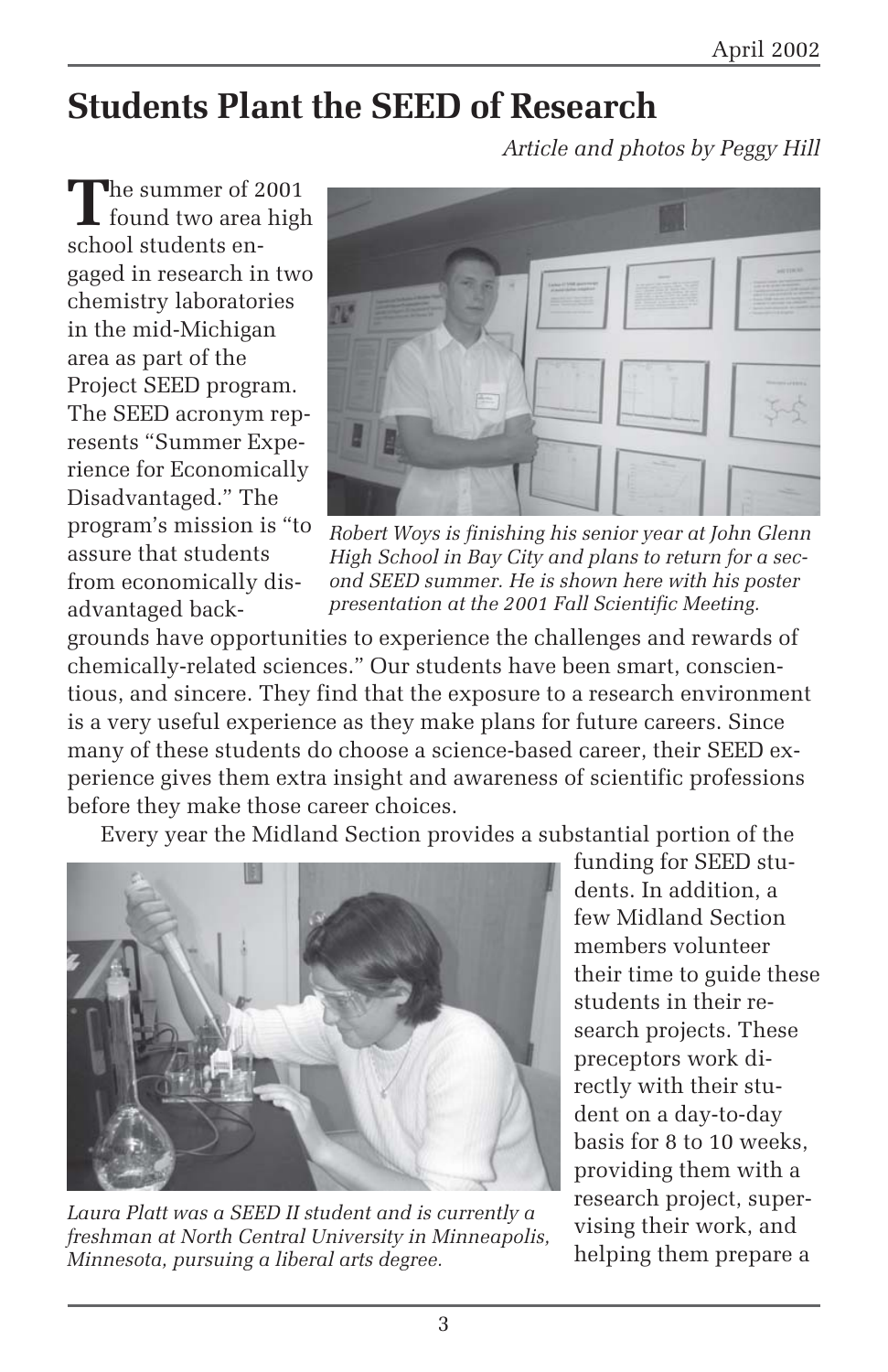written report and a poster to be presented at the annual Fall Scientific Meeting of the Midland Section.

Two SEED students worked this year with preceptors at Saginaw Valley State University and Central Michigan University. Their research topics are summarized below.

| <b>SEED I Student</b>          | <b>Preceptor</b>                                                   | <b>Project</b>                                                             |
|--------------------------------|--------------------------------------------------------------------|----------------------------------------------------------------------------|
| Robert Woys<br>John Glenn H.S. | David Swenson and<br>David Karpovich<br>Dept. of Chemistry<br>SVSC | Carbon-13 NMR spectroscopy of<br>solutions containing lead and<br>chelates |
|                                |                                                                    |                                                                            |
| <b>SEED II Student</b>         | <b>Preceptor</b>                                                   | <b>Project</b>                                                             |

## **Welcome to New Midland Section Members!**

*By Connie Murphy*

Welcome! to the following people who have recently either joined the American Chemical Society or transferred into the Midland Section:

Mark Conway Kathryn Day Jolee Dominowski Yogesh Gala

Ronald Holmes Carol Jensen Laurine Ottmar Jennifer Starrine Donald Tomalia Cynthia Welch

## **Welcome to New MMTG Members!**

*By Debbie Bailey*

Welcome to the following people who have joined MMTG since the beginning of the 2002!

Sarah Bottke Gerald Brissette Sharon Harris Mark Hartmann David Hayword John Horstman

Kathryn Jackson Matt Jerome Marie Karlsen Melissa Mielke Brad Minar Gerard Nowaczyk David Plante Kim Quackenbush Terry Reinhardt Bryan Roth Joe Rousseau Amy Tesolin-Gee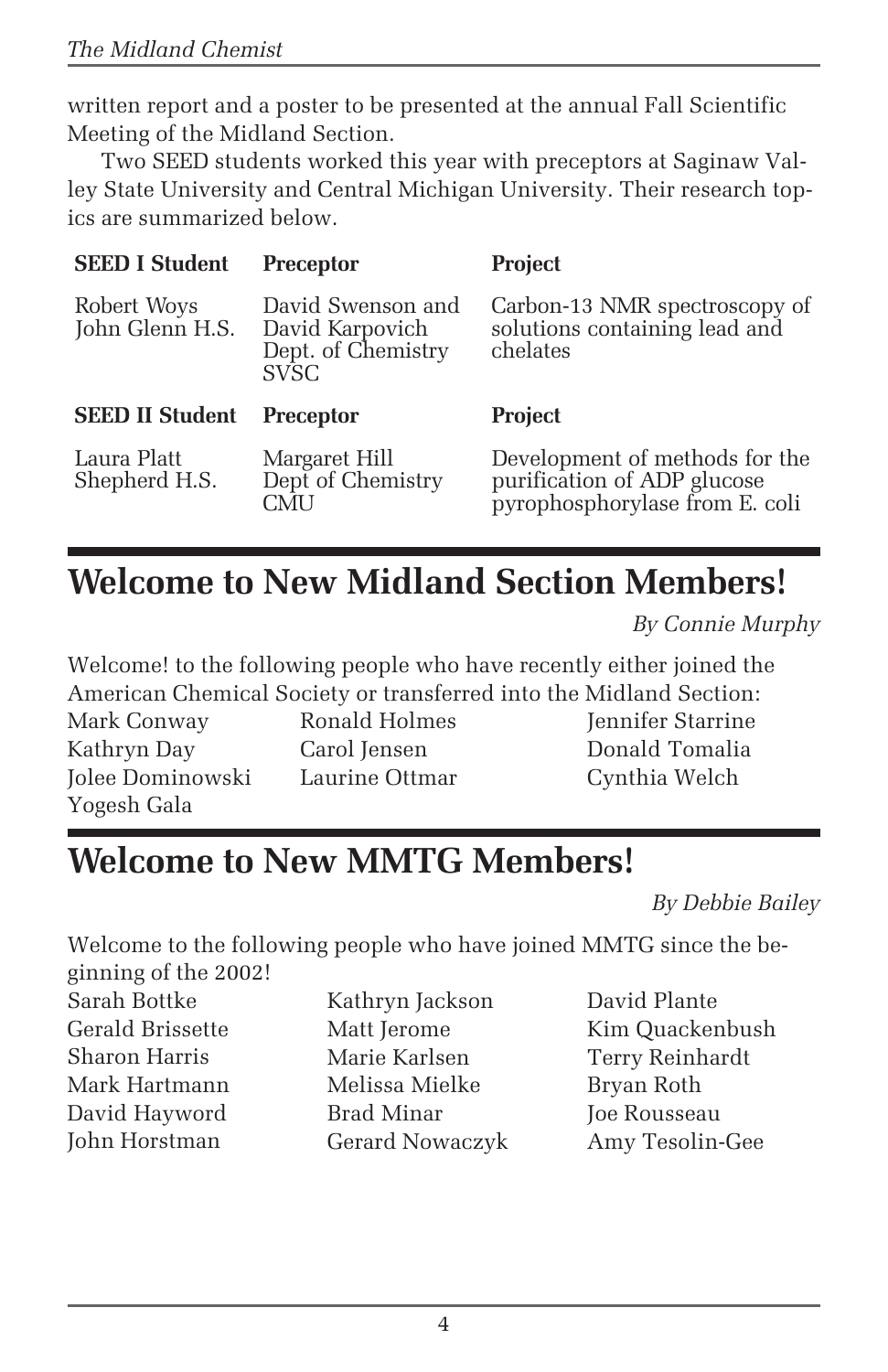## **MMTG Presents Seminar on Careers**

*By Debbie Bailey*

The Mid-Michigan Technician Group (MMTG) presented its first 2002<br>lunchtime seminar on "Weighing the Pro's and Con's of a Career<br>integration of a Career Switch from Chem Tech…Is the Grass Really Greener?" The seminar was presented by Janet Smith and Tina Leaym.

Janet has worked as a technician for Dow Corning for approximately fifteen years in areas of tech service, product development, research, and commercialization. She graduated with an associates degree in science from Delta College in 1986. She is an active member of MMTG and is currently on the Board of Directors as well as serving in the past as treasurer, delegate, chair-elect, and chair. She is also currently the treasurer for the Division of Chemical Technicians and the chair of the Bay Area Dow Corning Employees Scholarship Fund Selection Committee. In Janet's presentation, she defined the technician role versus chemist role, elaborated the similarities and differences, discussed action steps to achieve the career switch, and talked about weighing the costs of switching.

Tina has worked in the chemical industry in research and development for approximately twelve years. She worked nine years as a technician (six years at Dow Chemical and three years at Dow Corning) and is currently in her third year as a chemist at Dow Corning. She graduated with a bachelor's degree in chemistry from Saginaw Valley State University in 1999. She was on the original steering committee to get MMTG started as well as serving as secretary, chair-elect, and chair. She is still a member and participates in MMTG activities. She is currently a member of the advisory board of ACS's *Chemistry* magazine, and a member of the Delta College's Chem Tech Advisory Board. In Tina's presentation she shared her trials and tribulations in the transition from a technician to a chemist. Tina shared that changing careers can be great, but challenging. For instance, she went back to school, along with her husband raised two young children, and worked full time. Switching is challenging but can be done. She also shared success tips for transitioning along with reasons for transitioning or not transitioning.

This seminar was extremely informative and a great success for MMTG. At the end of this presentation we had six new MMTG members. Thanks, Janet and Tina! Look for more lunchtime seminars to come.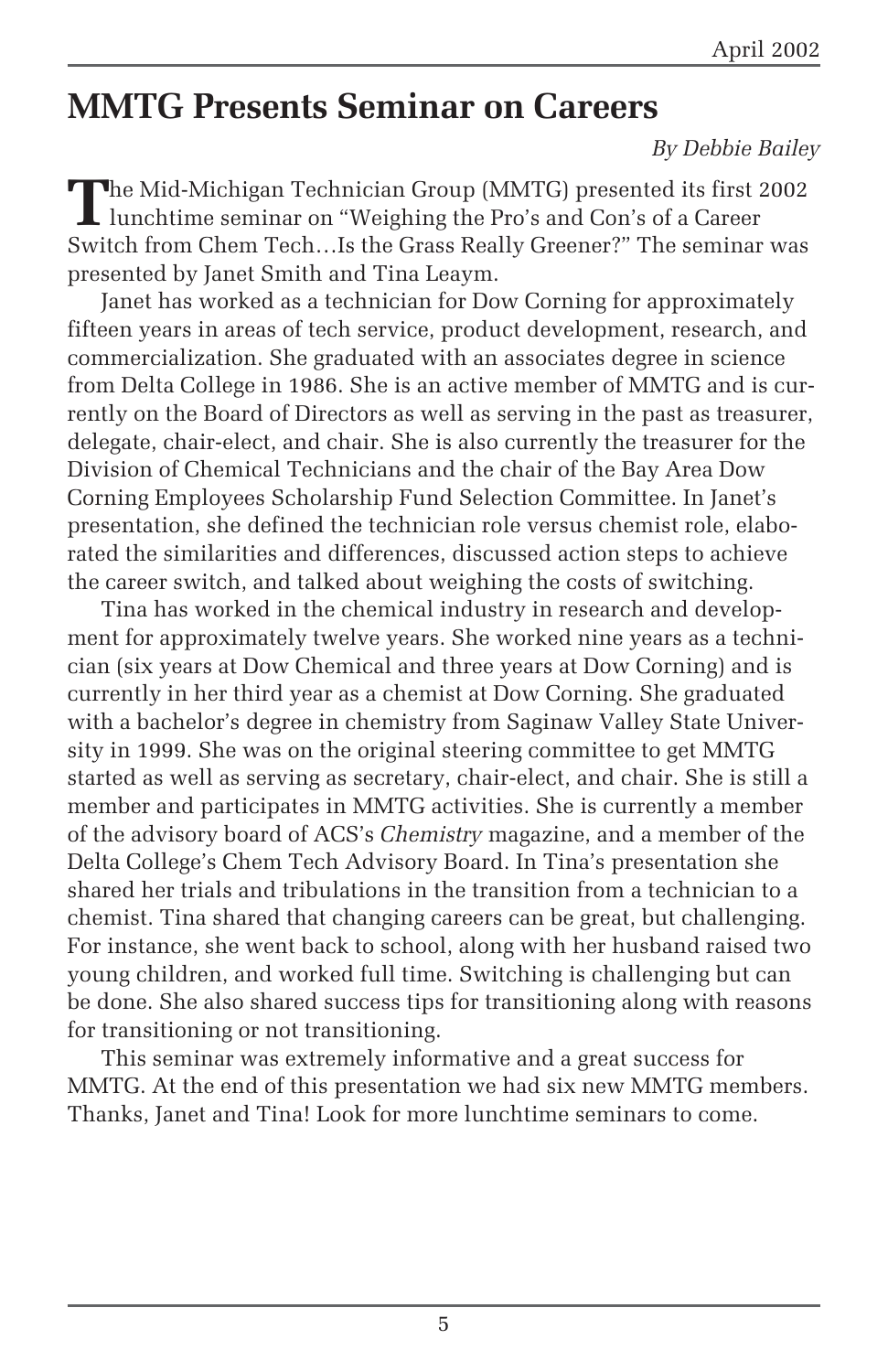# **Science Olympiad Attracts 400 Participants**

*Article and photos by Joan Sabourin*

The Region IV Science Olympiad Competition was held at Delta College on Saturday, February 23, 2002. Approximately 400 participants came from eleven middle schools and twelve high schools, along with their coaches and families and friends. There are 23 different problems that a team of 15 high school or middle school students can work on. These problems are all related to the National Science Education Standards. According to Gerard J. Putz, President of Science Olympiad:

"The Science Olympiad is a national nonprofit organization devoted to improving the quality of science education, creating a passion for learning science, and providing recognition for outstanding achievement in science education by both students and teachers. These goals are accomplished through classroom activities, research, professional development workshops, and the encouragement of intramural, district, regional, state, national and international academic interscholastic tournaments.

Science Olympiad tournaments are a celebration of (a) team's accomplishments in demonstrating understanding and mastery of science, mathematics, and technology content that requires not only knowledge and problem-solving skills but also the ability to work together as a team."

Cynthia Peck and Robert Keller from Delta College were Region IV Tournament co-directors. Many volunteers from Delta College faculty and staff



*Balloon Race: Students attach a weight to helium-filled Mylar balloons and "race" them to a predetermined level. The objectives are to demonstrate skillful use of a balance, an understanding of density, and an appreciation of the differences between theory and practical application.*



*Boomilever: Students design and build the lightest boomilever capable of supporting a given load. The boomilever is a cantilevered wooden structure that is attached to a vertical testing wall at one end, and a supporting load at the distal end.*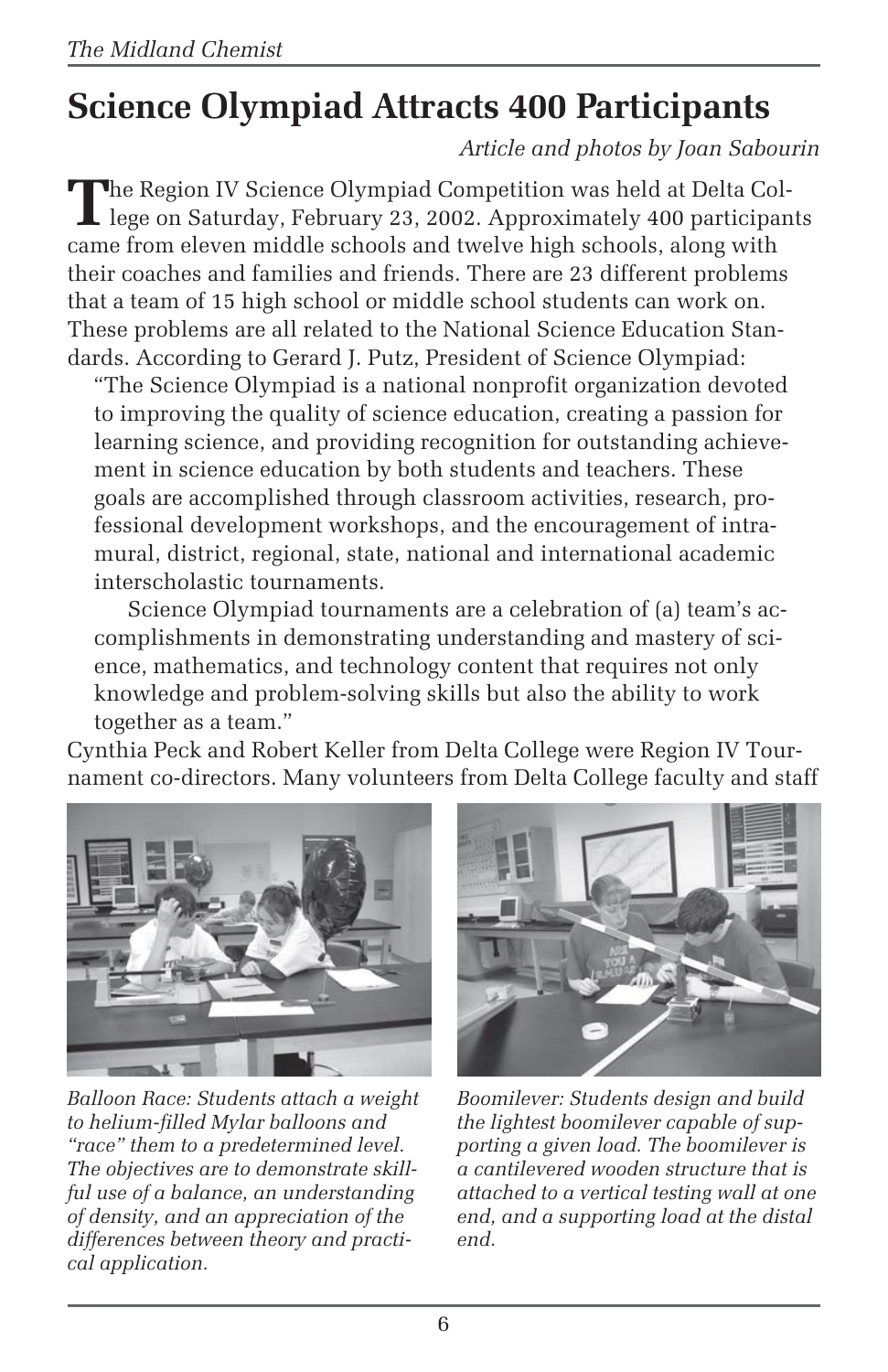

*Can't Judge a Powder by its Color: Students test and characterize one pure, white substance, then based only on the data they collect, answer a series of questions about that substance.*



*Physics Lab: Students compete in laboratory activities involving compound simple machines.*

served as event supervisors. Donations from the Midland Section of the American Chemical Society and from the Midland Section of Sigma Xi provided funding to cover the cost of the  $4<sup>th</sup>$  through  $8<sup>th</sup>$  place medals. Cramer Junior High School and Meridian Junior High School were the top winners from the Division B Schools. Essexville-Garber High School and Pinconning High School took top honors in Division C Schools. All four teams were invited to advance to the State Tournament, which will be held at Michigan State University on April 27, 2002. Third place winner, Bay City Western High School, will be replacing Pinconning High School at the State Tournament due to a scheduling conflict for the Pinconning team.



*Bottle Rocket: Students design, construct, and launch two rockets designed for greatest time aloft.*



*Dr. Winnie Black presented awards to Science Olympians.*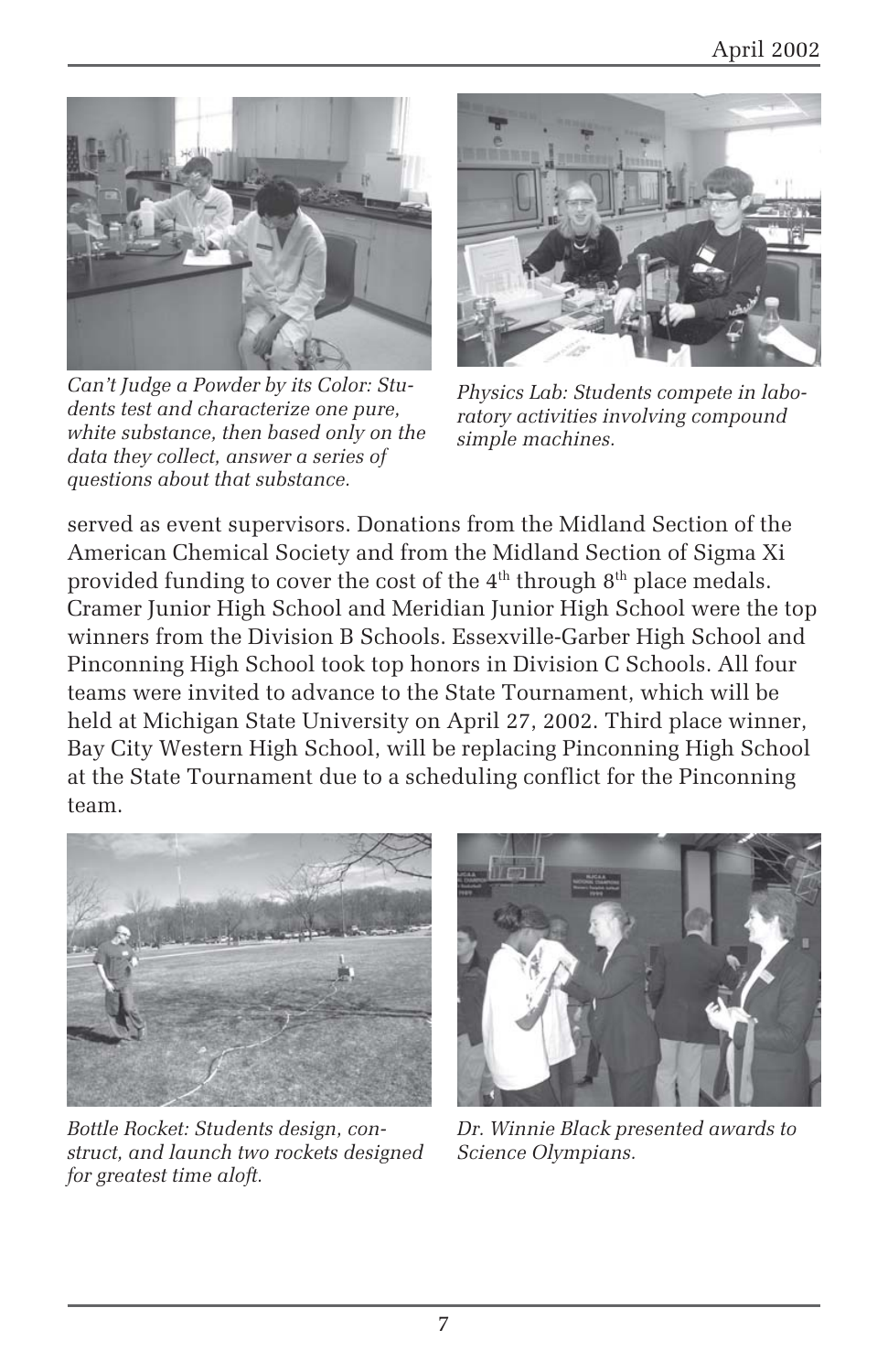## **Eleventh Annual Spring Science Education Recognition Dinner**

Wednesday, April 24, 2002 6:00 p.m. to 9:00 p.m. 47 Building Cafeteria, The Dow Chemical Company Midland, Michigan Program: 6:00 p.m. Reception 6:30 p.m. Buffet Dinner

7:30 p.m. Awards Presentations—Teachers and students will be recognized for their outstanding achievements in science education.

The cost of the dinner is \$15.00 per person and includes appetizers,<br>dinner, dessert, and beverage. Please respond by mail using the form below. Your dinner reservation request must be received by April 12, 2002. You may also register by e-mail (aneta.i.bialek@dowcorning.com)

and pay at the door. This event is sponsored by the Midland Section of the American Chemical Society and underwritten by grants from The Dow Chemical Company and Dow Corning Corporation. For further information, contact Phil Squattrito at 989-774-4407.



47 Bldg. is at the end of Mill St., parking is located nearby.

*To reserve a place at the 2002 Spring Science Education Recognition Dinner, return this form with payment by April 12, 2002 to* Aneta Bialek, C042C1, Dow Corning Corp., 2200 W. Salzburg Rd., Auburn, MI 48611-9548.

| Name(s):                                                                                     |                 |  |
|----------------------------------------------------------------------------------------------|-----------------|--|
| Affiliation:                                                                                 |                 |  |
| Address:                                                                                     |                 |  |
| Phone/Email:                                                                                 | ACS member? Y N |  |
| Enclose payment of \$15.00 per person. Checks should be payable to<br>"Midland Section ACS." |                 |  |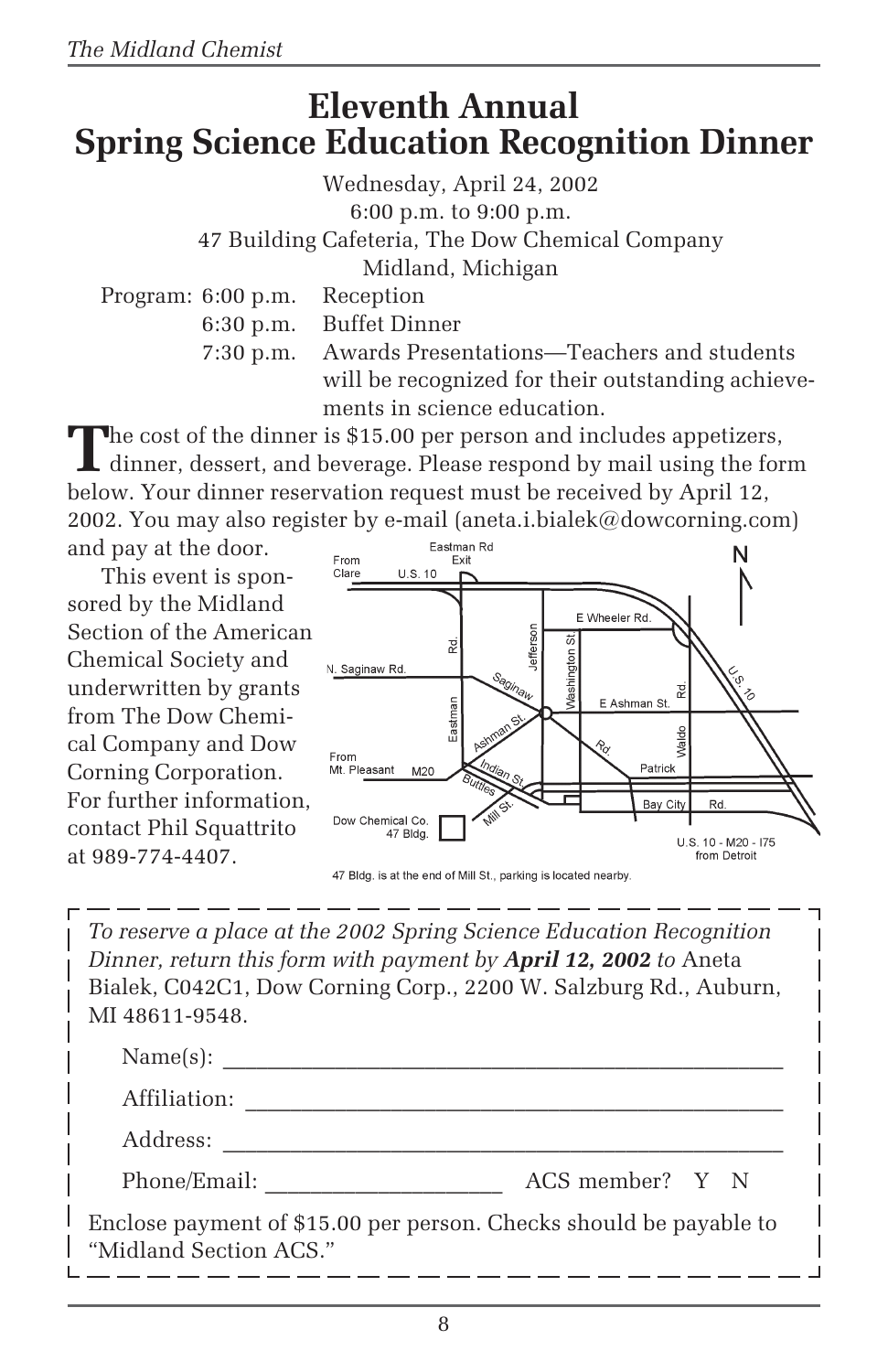## **TSIC Promotes Communication between Technical Societies**

#### *By Eldon Graham*

The Technical Society Interface Committee of the Midland Section<br>ACS promotes connective activities **L** ACS promotes cooperative activities and information exchange with other professional organizations in the area, such as Sigma Xi, American Institute of Chemical Engineers, Society of Plastics Engineers, etc.

A list of the officers and contact persons for area technical societies, and their telephone numbers and e-mail addresses has been prepared, and is available to any Midland Section ACS member. Please contact Eldon Graham if you desire a copy (989-790-4127 or graham@svsu.edu).

An example of cooperative activities with other area technical societies that have been carried out by ACS committees last year includes the Sci-Fest Community Education Program, as a part of National Chemistry Week. Organizations participating with the ACS in this event were the American Institute of Chemical Engineers, Delta College Biology and Science Divisions, and the Hall of Ideas, the Midland Center for the Arts.

Also, the Family Fun Day and exhibits at the Midland County Fair was jointly sponsored by the ACS and the Society of Plastic Engineers.

A joint technical society dinner meeting was held on May 1, 2001, at the Northwood University campus in Midland. This event was sponsored jointly by the ACS, Society of Plastics Engineers, and AIChE. The speaker was Professor James Mark of the University of Cincinnati who spoke on "The Importance and Technical Status of Rubberlike Elasticity."

The Midland Section of the ACS is a participating member of the Saginaw Valley Engineering Council (our ACS membership includes chemical engineers). This council has eighteen participating organizations which share information about their activities and programs.

Each year the Saginaw Valley Engineering Council has a banquet and program that officers and representatives of the participating organizations attend. This year the banquet was held on February 21, 2002, at the Bavarian Inn in Frankenmuth. It was attended by 125 persons. The speaker was William Kibbe of Kibbe and Associates, Structural Engineers, who spoke on the topic "Lessons We've Learned from the World Trade Center." He addressed the question of whether the engineering design of the Towers was a success or a failure. One way to look at it is that it was a "towering success" because the towers resisted the impact of the planes and stood long enough for 25,000 persons to escape unharmed. However, it could be considered a failure because eventually the Towers collapsed with a loss of life of 3,000 persons, the majority of which were from the collapse.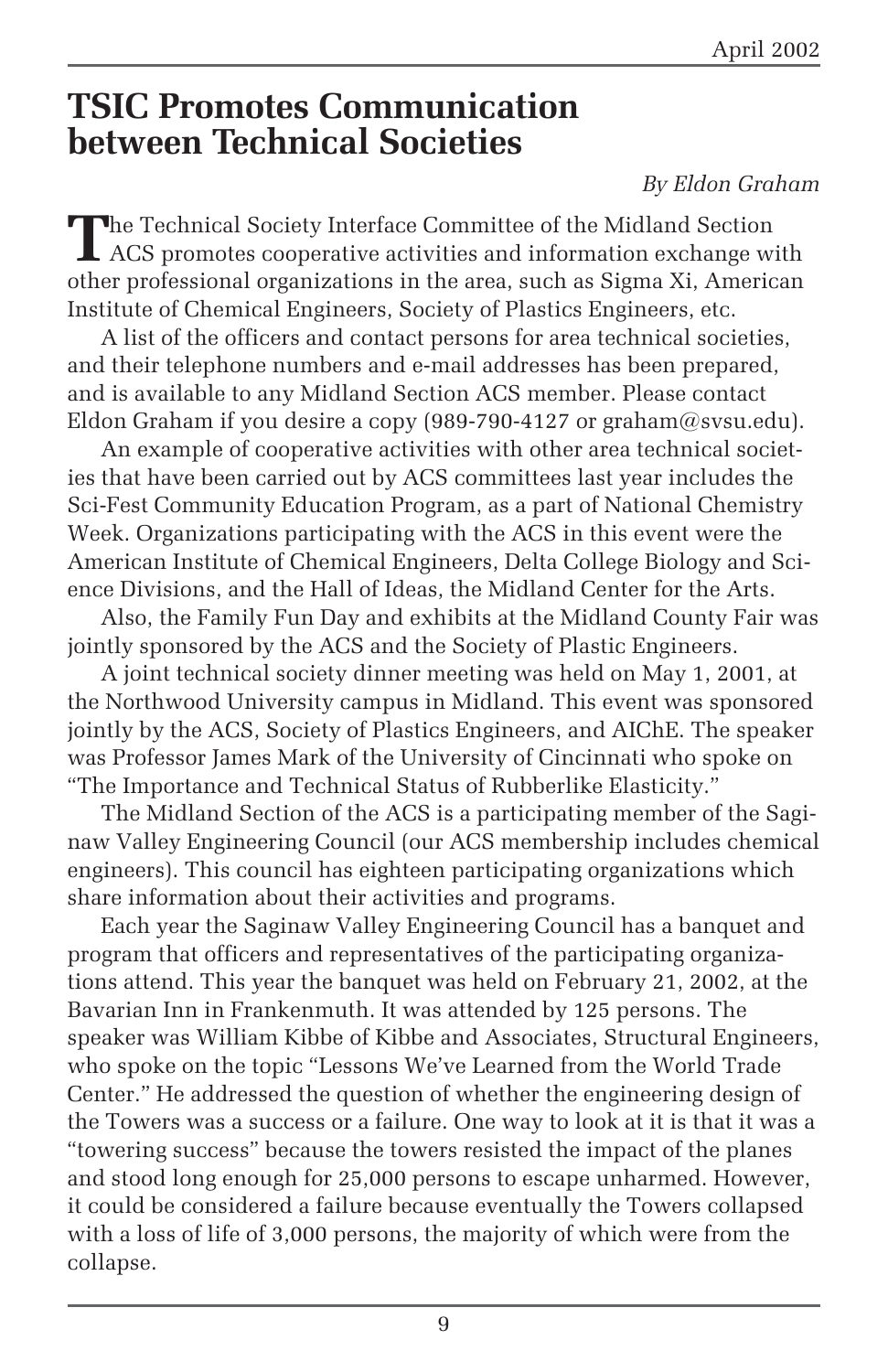#### *The Midland Chemist*

It is not known if any design could have prevented this, but W. Kibbe had some suggestions which might have prevented the collapse. He gave the following examples: better insulation of the structural steel members to prevent their softening and loss of strength resulting from the fire; more cross-bracing, as is done for buildings in earthquake zones; more vertical supports and posts in the interior of the building; and a central core structure for the elevators and utilities of a combination of masonry and structural steel rather than only steel. W. Kibbe felt that a safer design can be developed and specified, but that public confidence in those improved designs may be an on-going problem. Space is so limited in large cities that W. Kibbe felt that there will be a continuing need for tall buildings. The world's tallest building will soon be constructed as twin towers in Kuala Lumpur, Malaysia.

## **Solution to March ChemPuzzler**

Here's the solution to the Chem-Puzzler that appeared in the March issue of *The Midland Chemist*. How did you measure up?



#### **IMPACT ANALYTICAL:**

MORE THAN A TESTING LAB - YOUR RESEARCH PARTNER

Our specialty: Using the best instruments and our collective years of staff experience to solve real-life. production-halting, career-threatening, boss-panicking problems. Quickly. Affordably. Authoritatively.

#### RING ΩN PROBL

#### 1910 W. St. Andrews Rd., Phone: 989-832-5555 info@impactanalvtical.com

Midland, MI 48640 Fax: 989-832-5560 www.impactanalvtical.com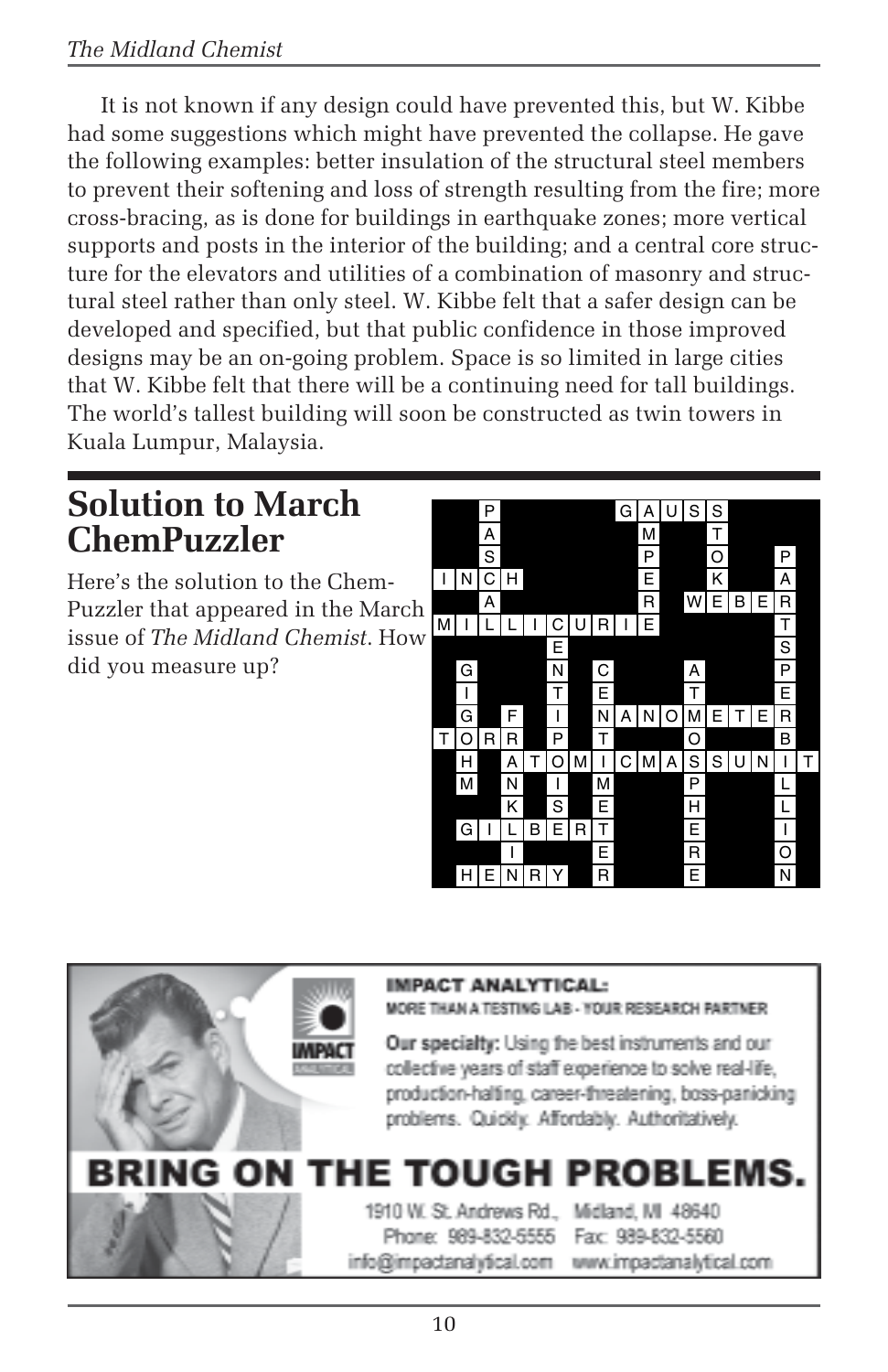## **MMI Announces Turner Alfrey Visiting Professor/Course**

**P**rofessor Roderic P. Quirk, Kumho Professor  $\blacksquare$  and Distinguished Professor of Polymer Science, The University of Akron, is the 2002 Turner Alfrey Visiting Professor at Michigan Molecular Institute. Professor Quirk will offer a course on "Frontiers in Anionic Polymerization." Specific topics will include:

- Fundamental and general aspects of anionic polymerization
- Living polymerization
- Kinetics and mechanism of anionic polymerization
- Chain termination and chain transfer
- Diene polymerization
- Copolymerization
- Block and graft copolymers
- Star-branched polymers
- Chain-end functionalized polymers
- Polymerization of polar monomers
- Anionic ring-opening polymerization

#### *Course Details*

| <b>Course Details</b> |                                                               |
|-----------------------|---------------------------------------------------------------|
| <b>Course 1029:</b>   | Frontiers in Anionic Polymerization                           |
| Lecturer:             | Roderic P. Quirk, Kumho Professor and Distinguished Pro-      |
|                       | fessor of Polymer Science, The University of Akron            |
| Location:             | Lecture Hall (Room 101), Michigan Molecular Institute,        |
|                       | 1910 West St. Andrews Road, Midland, MI 48640                 |
| Time:                 | Formal lectures: Mon.-Fri., April 15-19, 3:00-6:00 p.m.       |
| Fee:                  | There is no fee for auditors if they belong to organizations  |
|                       | participating in the Turner Alfrey Visiting Professor Pro-    |
|                       | gram: Dow Chemical, Dow Corning, Saginaw Valley State         |
|                       | University, Central Michigan University, Michigan State       |
|                       | University, Midland Section ACS, and Mid-Michigan Sec-        |
|                       | tion of the SPE. A course fee of \$250 will be required at    |
|                       | registration for others. All participants, however, must reg- |
|                       | ister.                                                        |

**Registration:** Preregistration is required one week in advance with the registrar by calling (989) 832-5555, ext. 555 or by e-mail at *registrar@mmi.org.*

### *by Steve Keinath*

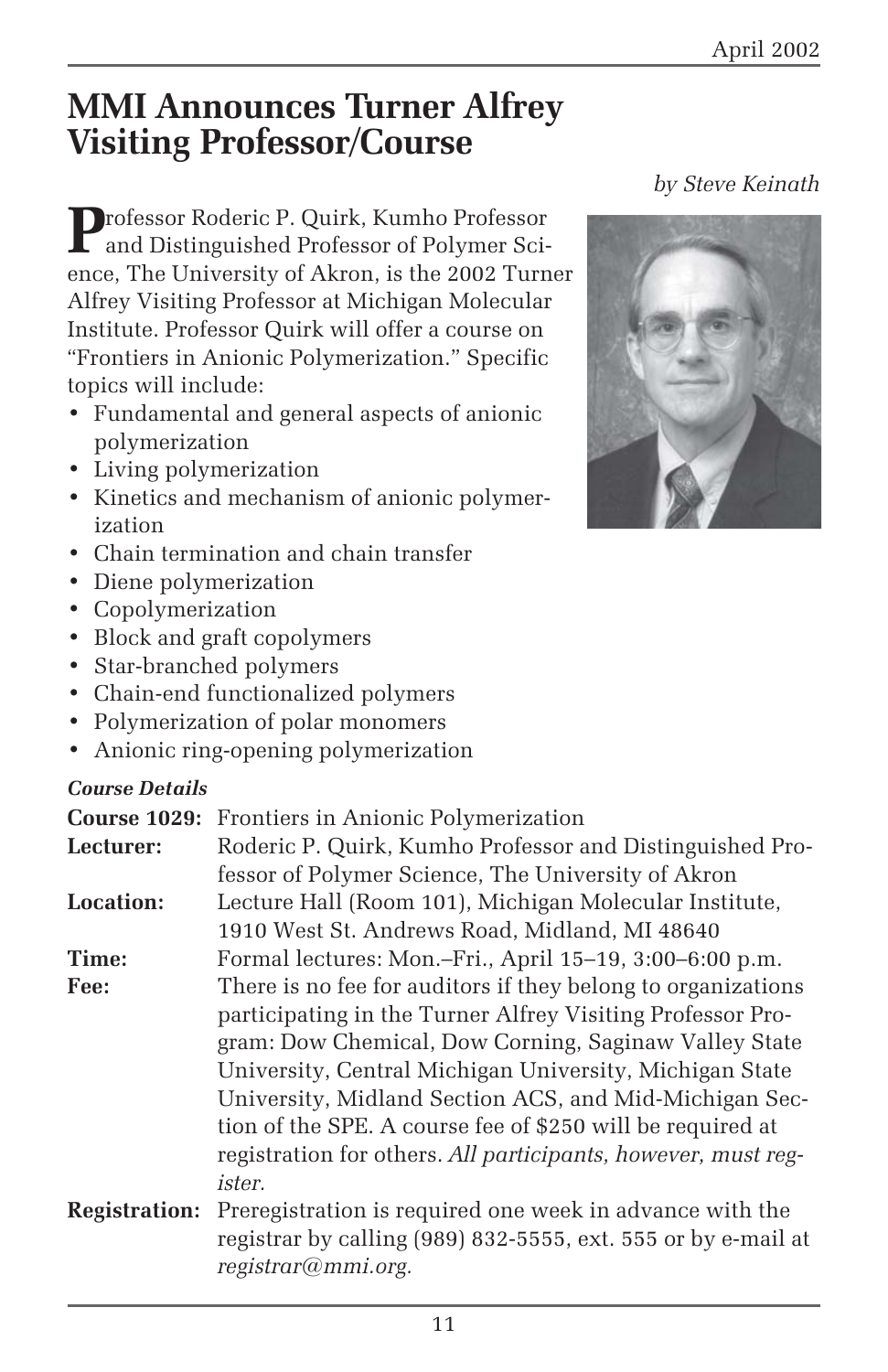## **Professor Quirk to Discuss Anionic Polymerization at Dinner Meeting**

*by Steve Keinath*

**D**r. Roderic P. Quirk, University of Akron, will be featured at a technical society dinner meeting sponsored by SPE, ACS, and AIChE on April 16. Dr. Quirk will be presenting "Anionic Polymerization: Development of a Science and a Technology." A social hour and dinner will precede the presentation.

**Abstract:** The use of sodium and potassium to polymerize isoprene dates back to the work of Matthews and Strange in England in 1910 and by Harries in Germany in 1911. The polymerization of butadiene by means of metallic sodium became the prime method for synthetic rubber production in Germany and the USSR during the 1920s. However, widespread academic interest and industrial development did not occur until two key discoveries were revealed almost simultaneously. In 1956, Szwarc and coworkers described the phenomenon of living polymerization. Also in 1956, Stavely and coworkers at Firestone Tire and Rubber Company reported that lithium metal is capable of polymerizing isoprene to a very high *cis*-1,4-chain unit content, analogous to natural rubber. These were the key ingredients that led to the development of modern methods for the synthesis of well-defined polymers using alkyllithiuminitiated anionic polymerization. Polymers with control of molecular weight, molecular weight distribution, comonomer content and distribution, molecular architecture, and supramolecular structure can now be routinely prepared. Worldwide commercial developments proceeded in parallel with the academic discoveries. Today, more than 20 major companies use anionic polymerization processes to produce a variety of useful materials. The range of products includes polybutadiene, styrene-butadiene rubber, tapered styrene-butadiene copolymers,



Living. Improved daily.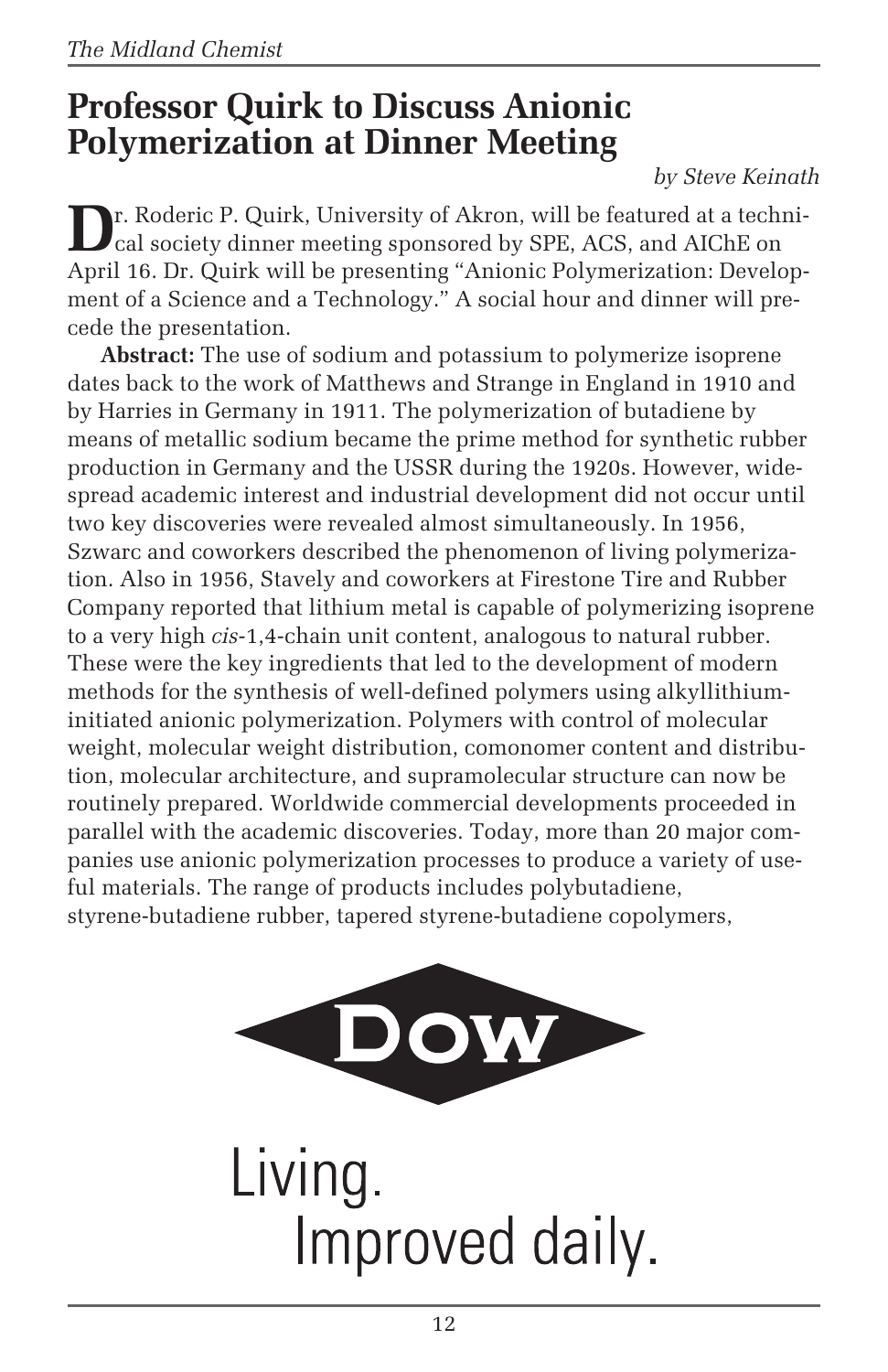polyisoprene, polystyrene-*block*-polydiene-*block*-polystyrene thermoplastic elastomers, polybutadiene liquid rubbers, clear impact-resistant polystyrenes and α,ω-difunctional polydienes. The development of anionic polymerization science and technology, the uniqueness of these polymerizations, and the properties of the corresponding polymers will be described.

**Presenter:** Professor Roderic P. Quirk, Kumho Professor and Distinguished Professor of Polymer Science, Maurice Morton Institute of Polymer Science, The University of Akron, and 2002 MMI Turner Alfrey Visiting Professor.

| Date:                | Tuesday, April 16, 2002                                 |
|----------------------|---------------------------------------------------------|
| Time:                | Social<br>6:00 p.m.                                     |
|                      | Dinner<br>6:30 p.m.                                     |
|                      | $7:30$ p.m.<br>Program                                  |
| Location:            | NADA Center, Northwood University, 4000 Whiting         |
|                      | Drive, Midland, MI 48640, 989-835-7755                  |
| Cost:                | \$23.00 for SPE, ACS, and AIChE members with reserva-   |
|                      | tions                                                   |
|                      | \$13.00 for SPE, ACS, and AIChE student members with    |
|                      | reservations                                            |
|                      | \$15.00 for other students with reservations            |
|                      | \$25.00 for others or SPE, ACS, and AIChE members with- |
|                      | out reservations                                        |
| <b>Reservations:</b> | Reservations can be made via phone, fax, or e-mail to   |
|                      | Randi Merrington at MMI. They must be received no later |
|                      | than Monday, April 8, 2002.                             |
|                      | Phone: 989-832-5555, ext. 555                           |
|                      | Fax: 989-832-5560                                       |
|                      | E-mail: merringtonr@mmi.org                             |